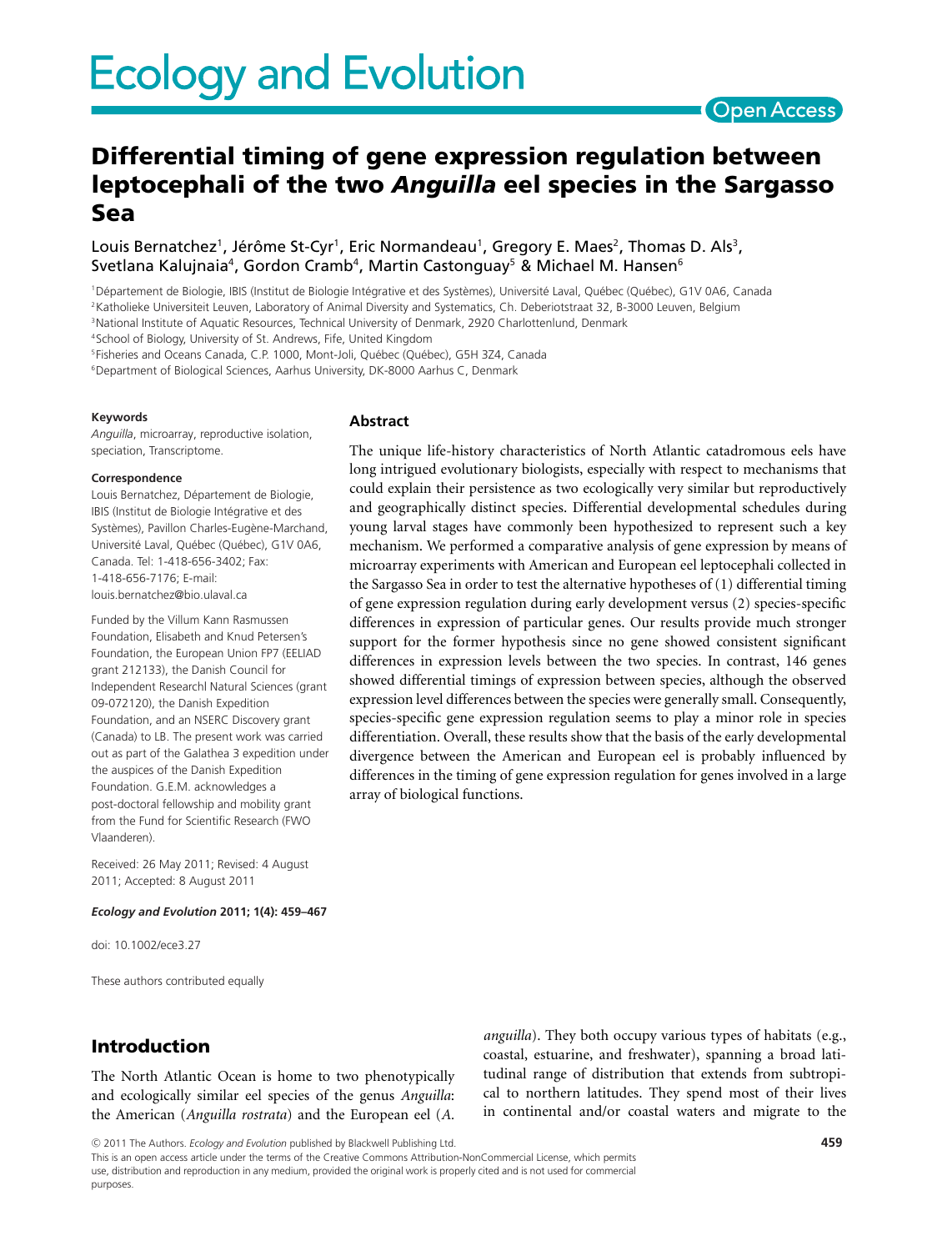southwest Sargasso Sea. There, spawning of both species occurs in association with current fronts generated by the North Atlantic Subtropical Convergence Zone (McCleave 1993). Their reproduction thus largely, although not completely, overlaps both in time and space (Kleckner and Mc-Cleave 1988; Munk et al. 2010). Indeed, these two species are genetically very similar (Wirth and Bernatchez 2003) and can reproduce together; hybrids have been almost exclusively found in Iceland (Albert et al. 2006).

These unique life-history characteristics have intrigued evolutionary biologists for a long time and raised many questions that remain unanswered even today. One such question pertains to the mechanisms explaining their persistence as two ecologically very similar but reproductively and geographically distinct species, even though they are found in sympatry during spawning, which leads to potential hybridization (McCleave et al. 1987). It has long been proposed that differential development schedules during young larval stages, which subsequently influence the later timing of metamorphosis, could be a key factor determining whether young eels recruit to Europe or North America, as well as maintaining the near-perfect geographic separation between the two species (Schmidt 1925; Castonguay et al. 1994). Yet, the presence of a genetic basis underlying early developmental differences between both species has never been investigated and thus remains hypothetical.

There is increasing acceptance that variation in gene expression in levels represents a major source of evolutionary novelty, which in turn can lead to phenotypic divergence through natural selection (Wray 2007). Indeed, heritable regulatory changes in gene expression can evolve very rapidly in fish (Roberge et al. 2006) and could therefore play an important role in the early steps of species divergence (Wolf et al. 2010). In this study, we performed a comparative analysis of gene expression by means of microarray experiments involving leptocephali of American and European eels collected at the same time and in the same environment in the Sargasso Sea with the goal of documenting for the first time the transcriptional differences between the two species during early development. More specifically, we tested the alternative hypotheses of (1) differential timing of gene regulation during early development versus (2) species-specific differences in expression of particular genes involved in the differentiation of *A. rostrata* and *A. anguilla* during their early larval development.

# **Materials and Methods**

### **Sampling and RNA extraction**

Leptocephali were collected in the Sargasso Sea during the Danish Galathea III expedition in March and April 2007. A total of 33 stations distributed along three transects at longitudes 64◦N, 67◦N, and 70◦N were sampled (Munk et al. 2010). *Anguilla*-like larvae were photographed, their length was measured, and they were immediately preserved in RNAlater<sup>TM</sup> (QIAGEN, Hilden, Germany). Species assignment to either *A. anguilla* or *A. rostrata* was carried out using three different molecular approaches based on mtDNA, nDNA, and highly variable microsatellite markers (details in Munk et al. 2010: Table S1A, see also Als et al. 2011).

Total RNA was extracted from leptocephali using the PureLinkTM Micro-to-Midi Total RNA purification system (Invitrogen). RNA quality and concentration was verified using an Experion<sup>TM</sup> Automated Electrophoresis Station according to the RNA StdSens Analysis Kit protocol (Bio-Rad). A total of 48 individual larvae (24 for each of *A. Anguilla* and *A. rostrata*) were classified into four size groups ( $n =$ 6 for each size group; see Table 1 legend for details). Age at any given size was estimated from capture dates and length measurements, by assuming a hatch size of 3 mm, a growth rate of 0.6 mm/day until the larvae reached a length of 8 mm, followed by a growth rate of 0.38 mm/day [Jonna Tomkiewicz DTU-Aqua, personal communication; see also 13]. Admittedly, growth rate differences among these species is still debated [7, 14 , 15] and has mainly been estimated in elvers and later developmental stages [16]. Consequently, the use of previously published growth rate was only meant to provide a rough approximation of age classes considered in this study and not to provide exact age determination.

#### **cDNA microarray experiments and analysis**

Since individual leptocephali samples yielded small quantities of RNA, total RNA amplification was performed prior to the standard reverse transcription protocol. About 250– 300 ng of total RNA was amplified using the Superscript<sup>TM</sup> Indirect RNA Amplification kit (Invitrogen) according to the user's manual. Amplified RNA was quantified in 96-well optical plates (Corning, Corning NY, USA) using a Multiskan Spectrum spectrophotometer (Thermo Labsystems, Waltham MA, USA). A total of 500 ng of amplified RNA was retro-transcribed into cDNA using the Superscript-II protocol (Invitrogen).

The experimental design consisted in paired comparisons, where two samples of a same size group—one *A. anguilla* and one *A. rostrata*—were differentially labeled by fluorescent dyes (Cy3 and Cy5) and hybridized simultaneously on each array, for a total of 24 comparisons. Dye swaps were performed to minimize intensity-linked fluorescence biases between the dyes (Churchill 2002). Gene expression levels were measured using the ScanArray Express scanner (PerkinElmer, Downers Grove IL, USA) and quantified with the QuantArray software (PerkinElmer) using the histogram quantification method. Data spots presenting hybridization artifacts were discarded and imputed using the K nearest neighbor algorithm with 10 neighbors using the SAM soft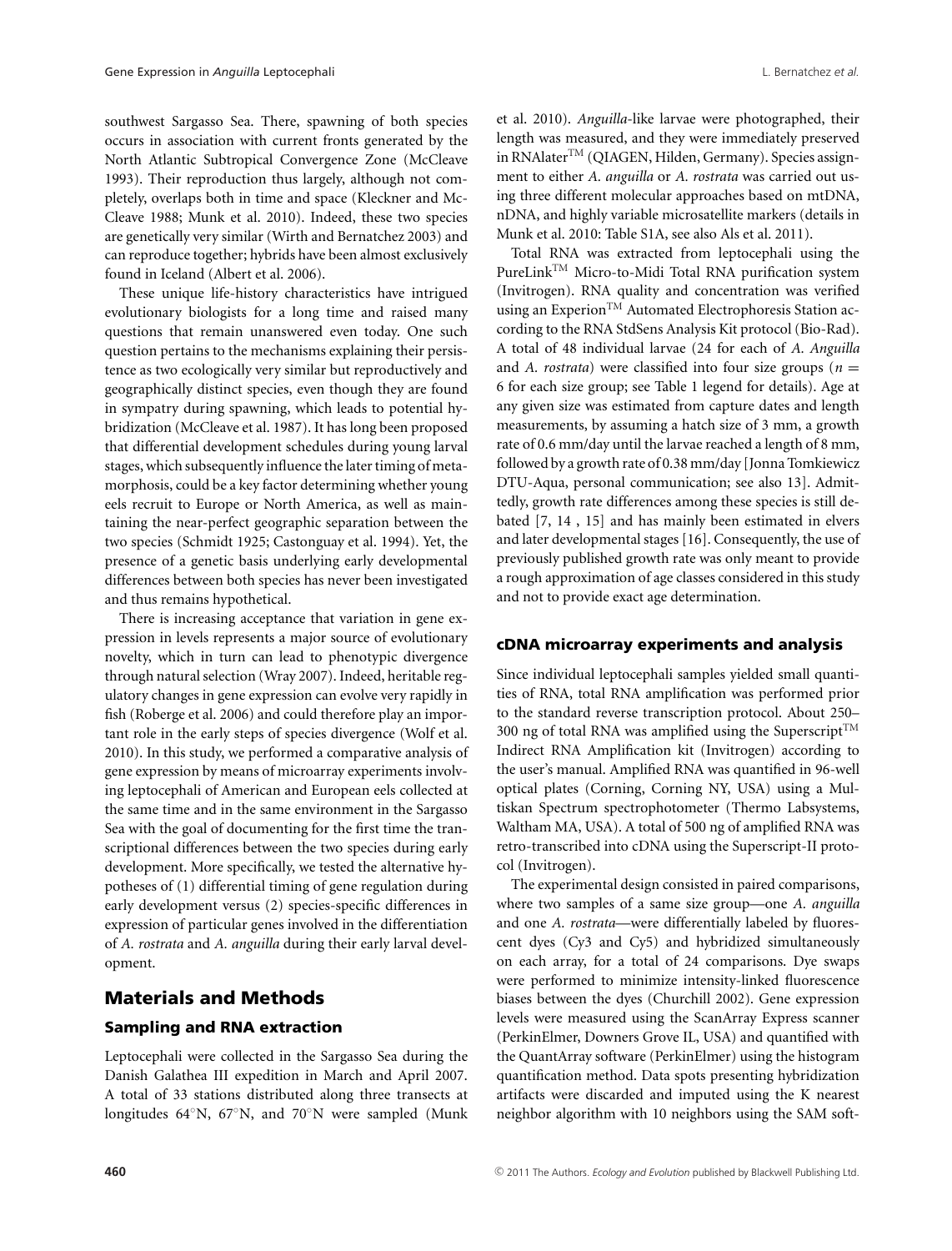**Table 1.** (A) Number and percentage of genes with statistically significant levels of expression and number of genes showing significant differences in expression levels between *A. rostrata* and *A. anguilla* leptocephali samples among four size groups (Group 1 = 10–11 mm, [mean = 10.54, SD  $= 0.40$ ], estimated age  $= 13-16$  days; Group  $2 = 12-13$  mm [mean  $= 12.58$ , SD  $= 0.51$ ], estimated age  $= 18-22$  days; Group  $3 = 13.5-16$  mm  $[mean = 14.46, SD = 1.20]$ , estimated age = 23-29 days; Group  $4 = 16.5-18$  mm  $[mean = 16.71, SD = 0.84]$ , estimated age = 29-35 days). (B) Number of genes with significant differences in expression between species that are exclusive to each size group (main diagonal); number of genes with significant difference in expression between species that are also found in other size groups (above main diagonal); number of expressed genes that are common between size groups (below main diagonal).

|                                                          | Size groups |            |            |            |  |  |
|----------------------------------------------------------|-------------|------------|------------|------------|--|--|
|                                                          |             |            |            | 4          |  |  |
| (A)                                                      |             |            |            |            |  |  |
| Number of significantly expressed genes                  | 96          | 106        | 258        | 222        |  |  |
| Number of differentially expressed genes between species | $9(9.4\%)$  | 15 (14.2%) | 20 (7.8%)  | 29 (13.1%) |  |  |
| (B)                                                      |             |            |            |            |  |  |
|                                                          | $4(44.4\%)$ |            |            | 3          |  |  |
| 2                                                        | 78          | 9(56.3%)   |            | 4          |  |  |
| 3                                                        | 95          | 106        | $10(50\%)$ | 9          |  |  |
| $\overline{4}$                                           | 89          | 106        | 189        | 16 (55.2%) |  |  |

ware package (http://www-stat.stanford.edu/∼tibs/SAM/). Raw expression data and information about the experimental design are available for download at: http://www. bio.ulaval.ca/louisbernatchez/files/eel expression data.zip)

The eel cDNA array used in this study was specifically developed for *Anguilla* species and contains 678 annotated genes (with unique Entrez ID), each printed in triplicates on a glass silicate matrix (details in (Kalujnaia et al. 2007)). In order for a transcript to be considered for analysis, the three replicates of this transcript had to have a significant level of expression (fluorescence intensity higher than the mean of empty spots plus twice their standard deviation (Roberge et al. 2006)) in at least one of the two samples hybridized on an array. The transcript then had to satisfy this criterion for at least one of three of the array experiments. Using this threshold, a total of 304 expressed annotated genes (44.8%) were included in the analysis. Transcription data were normalized against mean fluorescence for each dye and transformed with a base 2 logarithm prior to being corrected for intensity-related bias using the regional *R-lowess* algorithm and analyzed by analysis of variance (ANOVA) using the R/MAANOVA software package (Kerr et al. 2000) available at: http://research.jax.org/faculty/churchill/software/Rmaanova/ index.html.

A mixed ANOVA model was fitted, with two random terms taking into account the variation introduced by the array (*array*) and the manufacturing lot (*batch*) as well as fixed terms accounting for the variation introduced by the dyes (*dye*), individual length (*size*), and species (*species*). Four different tests were made in order to detect the influence that species, size, and the interactions between these two have on gene expression. Namely, we assessed the presence of species effects by first considering separated size groups (six arrays per size group) and then with pooled size groups within each species (24 arrays). We also wanted to assess the presence of interaction effects by adding an interaction term (size vs. species) to the ANOVA model to identify genes showing differences in expression regulation timing between the species. Finally, we looked for size effects by pooling the two species within each size group (six arrays per size group). For all these tests, a permutation-based *F*-test *(F*s, 1000 sample permutations) was used to detect significant differences (*P* < 0.05) in transcript abundances (Cui and Churchill 2003).

Fold changes in expression levels were calculated with the R software, and in all analyses, false positive rates were estimated to correct for multiple testing using the *q*-value method (*q*value < 0.05) (Storey et al. 2004). Exact binomial tests were conducted using the R/commander software package to test for differences in proportions of (1) genes with significant differences in level of expression between the two species and among size groups; (2) overexpressed genes in different biological processes (as explained in next section) among size groups; (3) genes from specific functional categories in both the size and interaction analyses. The proportion of overexpressed genes in one species versus the other was established for each of the functional categories by dividing the number of significantly overexpressed genes observed in each species by the number of significantly different genes between both species for a given functional category.

#### **Gene ontology and functional analyses**

Entrez Gene IDs were obtained by converting the accession numbers of the transcripts printed on the array (based on BlastX and BlastN search results on human genome and nonredundant peptide annotation information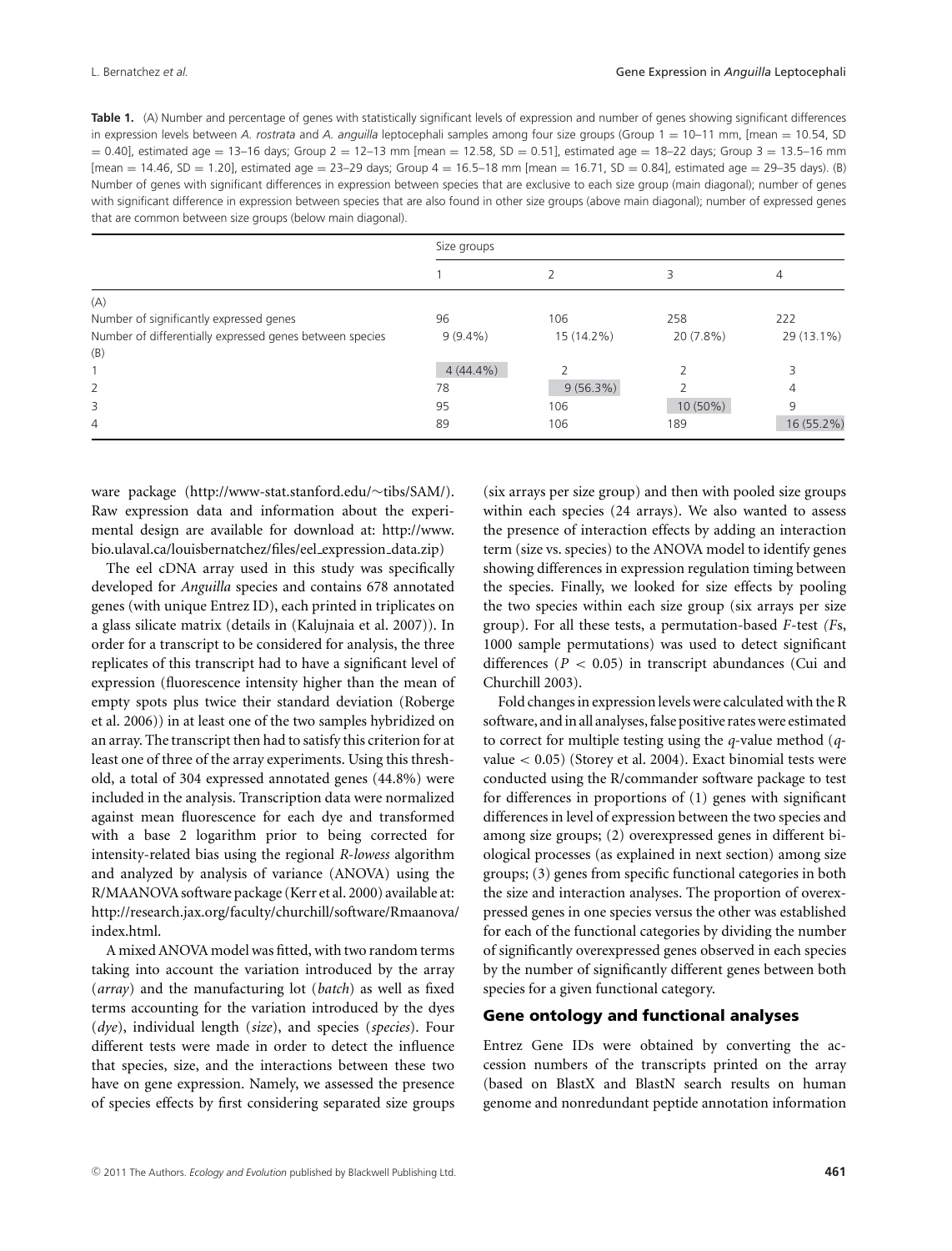available from NCBI (Kalujnaia et al. 2007)) using the online David Gene ID Conversion tool available at: http://david. abcc.ncifcrf.gov/conversion.jsp. Then, the online Panther Classification System gene list comparison tool (http://www. pantherdb.org/tools/compareToRefListForm.jsp) was used to identify overrepresented biological processes in the tested datasets. Namely, Fisher's exact proportion test (*P* < 0.05) was used to test for overrepresentation of biological processes among the significant transcripts compared to the representation of the same biological processes in all the analyzed genes. We also tested for functional overrepresentation by grouping related biological processes identified by Panther into seven broader functional categories that were defined using information from the SwissProt/trEMBL database (http://c.expasy.org/sprot), the NCBI browser (http://www.ncbi.nlm.nih.gov/), and completed with references from the literature (see Results section).

## **Results**

#### **Species effects**

The number of genes expressed above the minimal threshold level in leptocephali of both species was 96, 106, 258, and 222 genes for size groups 1, 2, 3, and 4, respectively (Table 1A). The mean percentage of expressed genes common to any two size groups was 51% and varied between 37% and 73%, with a total of 304 analyzed genes. When the size groups were pooled, none of these 304 genes showed a significant net difference in expression between species (permutationbased *F*-test with correction for multiple tests by the *q*-value method *F*s). In contrast, differences were observed when analyzing size groups separately with the percentage of genes showing significant differences between species ranging from 7.8% to 14.2% ( $\chi^2$ ; *P* < 0.05) (Table 1A). However, the number of differentially expressed genes that overlapped between any two size groups was negligible (<10%; Table 1B).

Fold changes, calculated as *A. rostrata/A. anguilla* expression ratios, ranged from 0.54 to 1.36 in size group 1, from 0.63 to 2.23 in size group 2, from 0.67 to 2.09 in size group 3, and from 0.47 to 1.52 in size group 4, equating to differences in expression ranging from 5% up to 123% (details on *q*-value and fold changes in Table S1A). We then assessed whether the proportion of overexpressed genes was significantly higher than the proportion of underexpressed genes within either species and in each of the four size groups. There was a significantly higher proportion of overexpressed genes in *A. rostrata* in size group 1 (61.4%;  $\chi^2$ , *P* = 0.021) whereas the other three size groups showed a higher proportion of overexpressed genes in *A. anguilla*, although this trend was significant only for size group 3 (74%;  $\chi^2$ ,  $P < 0.0001$ ). Statistically significant differences in proportions of overexpressed genes between species ( $\chi^2$ ; *P* < 0.05) were observed for protein synthesis and RNA processing functional categories in three of the four size groups, while other significant differences were also observed for cellular and organismal transport, as well as immunity, stress, and cell defense functional categories (Fig. 1).

#### **Interaction effects**

In addition to the variation of the gene-expression foldchanges among size groups, differential timing of gene expression between species was further assessed by adding and testing for a species versus size group interaction term within the ANOVA. Here, 146 of the 304 analyzed genes (48%) showed a significant interaction effect between the species and size group terms ( $Fs$ ;  $q$ -value  $\lt$  0.05), meaning that the timing of expression of these genes is different among the species. These 146 genes were classified into 40 distinct biological processes using the Panther Classification System. In order to eliminate the occurrence of genes in multiple categories as well as redundancy in functions generated by Panther (see Table S1 for details on gene annotations), these biological processes were grouped into seven broader functional categories: protein synthesis and RNA processing (28 genes), cellular and organismal transport (15 genes), immunity, stress, and cell defense (24 genes), energy metabolism (17 genes), cell cycle and developmental processes (26 genes), signal transduction (16 genes), and other/unclassified process (20 genes). We then tested for the hypothesis of a differential timing of regulation for these broader functional categories. A trend was observed where higher transcriptional activity was found in *A. rostrata* at earlier stages but transcriptional activity was more important in *A. anguilla* at subsequent stages. This was noted in all functional categories, except for signal transduction (Fig. 1). Namely, there was a higher proportion of overexpressed genes in *A. rostrata* in size group 1 for five of six functional categories, whereas overexpression in *A. anguilla* prevailed in size group 2 for four of six functional categories, and in size group 3 for five of six functional categories. For example, in the protein synthesis and RNA processing category, 90% of genes in size group 1 were overexpressed in *A. rostrata* whereas 82% and 92% of genes analyzed in size groups 2 and 3 were overexpressed in *A. anguilla*. For energy metabolism, 70% and 65% of genes analyzed in size groups 1 and 2 were overexpressed in *A. rostrata*, whereas 78% and 70% of genes analyzed in size groups 3 and 4 were overexpressed in*A. anguilla*. However, this pattern was more ambiguous when considering size group 4. A possible explanation for this is that the relationship between age and size is less clear as the leptocephali grow, such that individual ages among size group 4 may show more variance for their ages than the other size groups.

In the protein synthesis and RNA processing functional category, RPL5 (ribosomal protein L5; Entrez Gene ID 6125)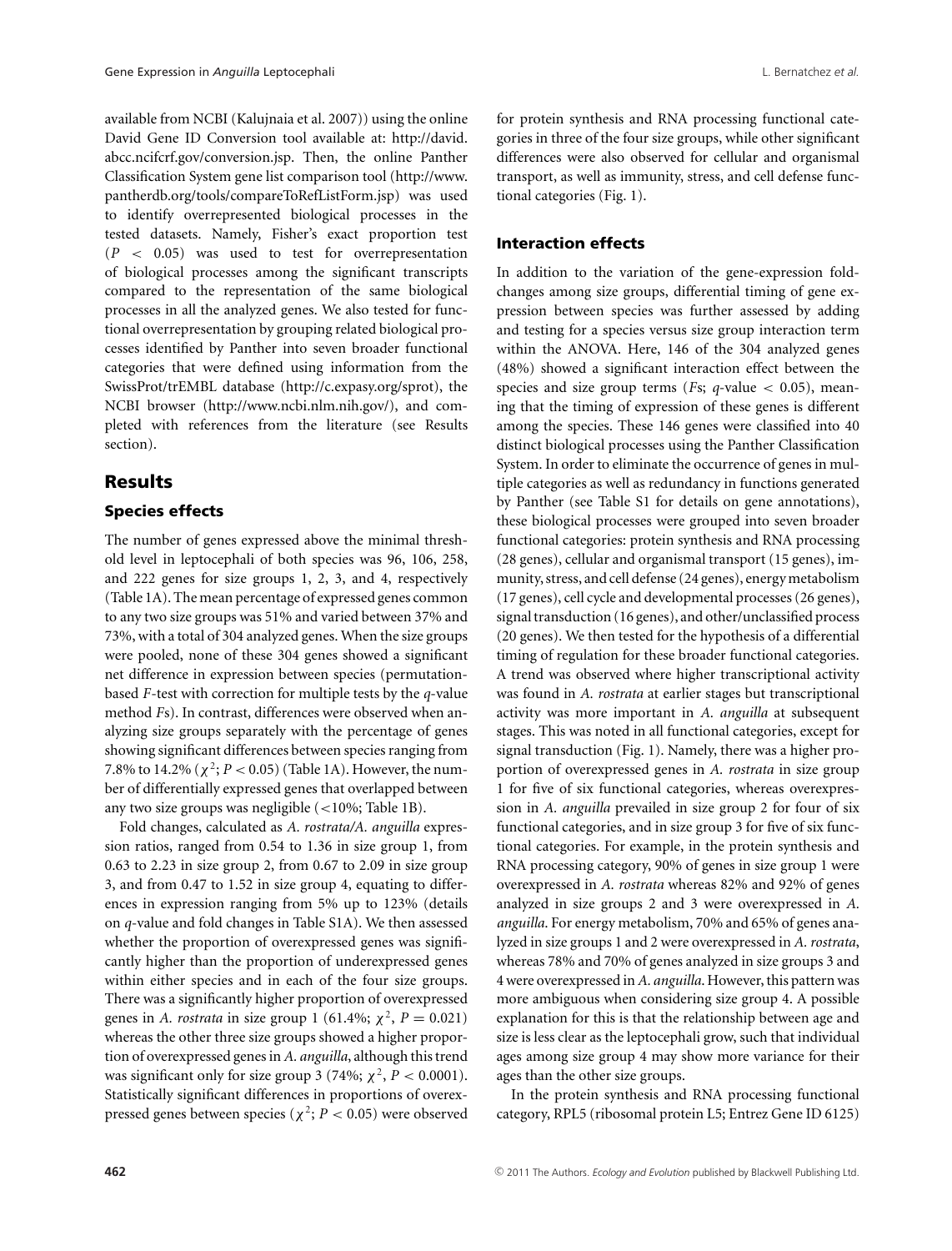

Figure 1. Proportions of significantly overexpressed genes in different functional categories showing variation in the timing of expression regulation between eel species. Gray bars represent proportions of overexpressed genes in *A. rostrata* and white bars in *A. anguilla*. Histograms where significantly more than 50% of the overexpressed genes are found in one species at a given size are marked with an "\*" (χ2; *P* < 0.05).

was the most differently expressed gene ( $q$ -value = 0.0066, Table S1). This gene is required for 5S rRNA maturation and formation of the 60S ribosomal subunit (Frigerioa et al. 1995). It is generally involved in translational elongation but also interacts with other cellular proteins from various intracellular transport pathways (Rosorius et al. 2000). The most differentiated gene in the cellular and organismal transport category was HBZ (hemoglobin zeta; Entrez Gene ID 3050)  $(qi$ -value = 0.0131), which is part of the  $\alpha$ -globin gene cluster (Brownlie et al. 2003) and plays a role in oxygen transport (Proudfoot et al. 1982) in early embryonic developmental stages (Higgs et al. 1989). Thus, higher expression of this gene in *A. rostrata* earlier in development could possibly be associated with increased aerobic metabolism needed for growth or swimming activity. Finally, the MAL gene (T-cell differentiation protein; Entrez Gene ID 4118) showed the most pronounced pattern of differentiation in the immunity and stress functional group ( $q$ -value = 0.0005). This gene is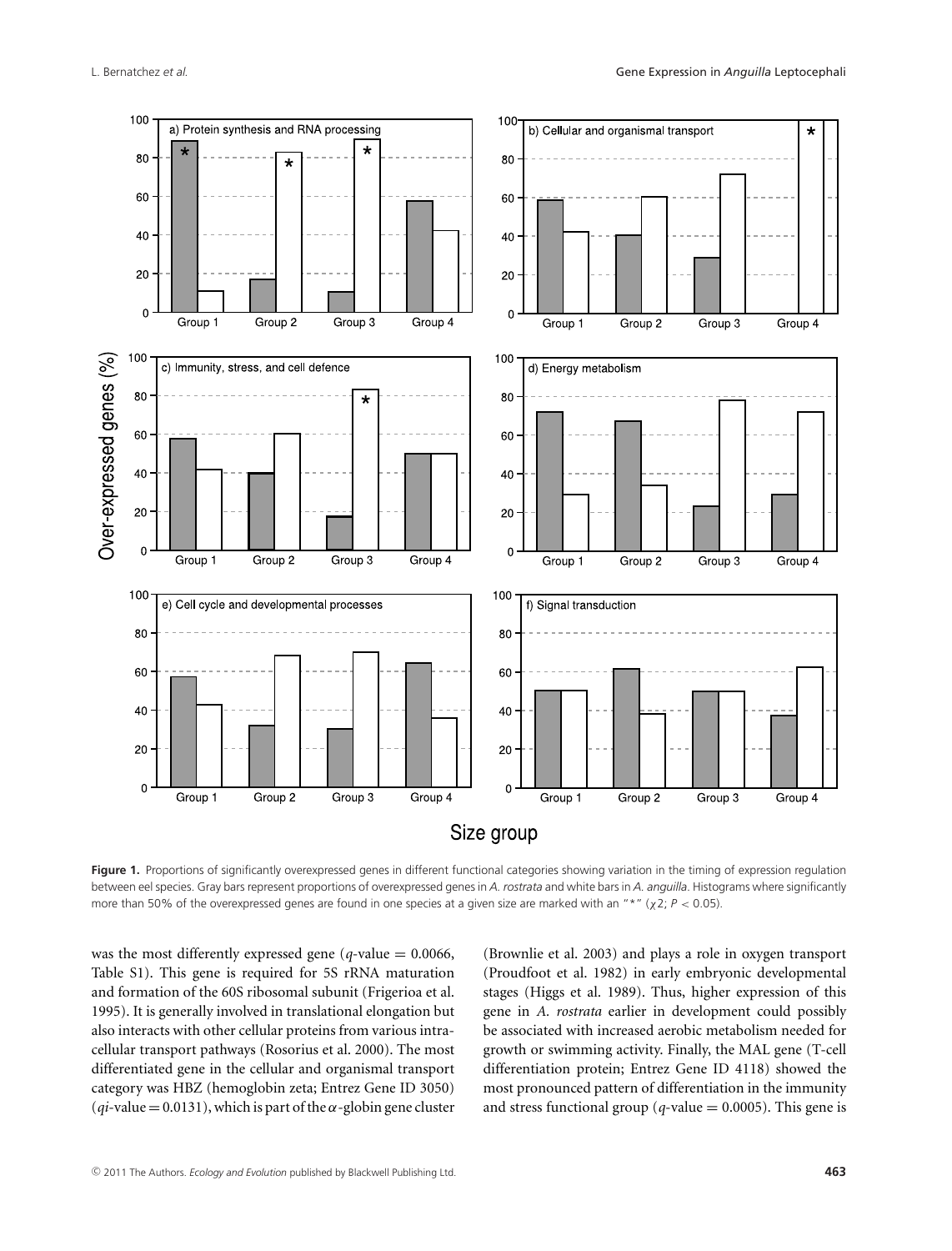Table 2. Percentages of genes belonging to the seven broad functional categories represented in the results for the size and interaction analysis (see Materials and Methods for details). Percentages correspond to the number of genes classified in a given category (numbers in parenthesis) divided by the total number of significant genes in each analysis (60 and 146 for the size and interaction analysis, respectively). The *P*-values were estimated with exact binomial tests.

| Functional category                    | Percentage (number)<br>Size analysis<br>(total: 60) |       | Interaction analysis<br>(total: 146) | $P$ -value               |
|----------------------------------------|-----------------------------------------------------|-------|--------------------------------------|--------------------------|
| Cell cycle and developmental processes | 33.3(20)                                            | $\gt$ | 17.8(26)                             | $2.25 \times 10^{-5}$    |
| Unclassified                           | 25(15)                                              | $\gt$ | 13.7(20)                             | 0.0006                   |
| Protein synthesis and RNA processing   | 6.7(4)                                              | $\,<$ | 19.2(28)                             | $4.35 \times 10^{-7}$    |
| Energy metabolism                      | 5(3)                                                | $\,<$ | 11.6(17)                             | 0.001                    |
| Signal transduction                    | 3.3(2)                                              | $\,<$ | 11 (16)                              | $2.94 \times 10^{-5}$    |
| Cellular and organismal transport      | 10(6)                                               | $=$   | 10.3(15)                             |                          |
| Immunity, stress, and cell defense     | 16.7(10)                                            | $=$   | 16.4(24)                             | $\overline{\phantom{a}}$ |

involved in the identification of cytotoxic/suppressor T-cells that interact with MHC class I bearing targets (Littman et al. 1985) and therefore plays a role in the immune response.

### **Size effects**

Of the 304 analyzed genes, a total of 60 (19.7%) showed significant differences in their levels of expression among the four size groups when data from both species were merged (*F*s; *P* < 0.05; *q*-value < 0.015). Fold changes (calculated as ratios between highest and lowest expression value among size groups for a given gene) ranged from 1.15 to 7.29, representing changes in expression between 15% and 629%. Testing for overrepresentation of biological processes using Panther (Fisher's exact proportion test, *P* < 0.05) revealed that two biological processes were significantly overrepresented  $(P < 0.05)$  compared to random expectation (ectoderm development,  $P = 0.023$ ; cell structure,  $P = 0.033$ ). It is noteworthy that none of these 60 genes were found in the previous ANOVA that included an interaction term between species and size group, suggesting that the expression level of these genes varied among size groups but that the pattern of size group related expression was similar for the two species. Thus, these genes are not involved in the differential timing of regulation observed between species.

Moreover, the proportions of genes belonging to the seven broad functional categories varied substantially between the size group and interaction analyses (Table 2). Thus, five of the seven categories showed significant differences in proportions among the results of these two analyses ( $\chi^2$ ; *P* < 0.05): the "cell cycle and developmental process" (20/60; 33.3%) as well as the "unclassified biological process" (15/60; 25%) categories were overrepresented in the size analysis. In contrast, the "protein synthesis and RNA processing" (28/146; 19.2%), "energy metabolism" (17/146; 11.6%), and "signal transduction" (16/146; 11%) were overrepresented in the interaction analysis. Overrepresentation of these latter categories adds further support to their implication in the differentiation of developmental schedules among these eel species during their early larval stages. Here, the most differentiated gene for the energy metabolism group was ENO 1 (enolase 1; Entrez Gene ID 2023) ( $q$ -value = 0.0006, Table S1). This gene is mainly involved in glycolysis but also plays a role in growth control (Subramanian and Miller 2000), hypoxia tolerance (Semenza et al. 1996), plasminogen activity, and recruitment in inflammatory responses (Plow and Das 2009). The most differentiated gene in the signal transduction category was the pituitary form of the ADCYAP1 (adenylate cyclase activating polypeptide 1; Entrez Gene ID 116) ( $q$ -value = 0.0035), which is part of the cAMP-dependent signaling pathway and also acts as a hypothalamic hormone, neurotransmitter, and vasodilator (Arimura 1998).

## **Discussion**

The main objective of this study was to test the alternative hypotheses of (1) differential timing of gene expression regulation during early development versus (2) species-specific differences in expression regulation for particular genes in the differentiation of *A. rostrata* and *A. anguilla* during their early larval development. Our results provide much stronger support for differential timing of gene expression regulation since no gene showed a net significant difference in expression between species. In contrast, 146 genes displayed differential expression timings between the species. A generally higher level of transcription was observed in American eel leptocephali at smaller sizes whereas the pattern was reversed in larger leptocephali. The differential pattern in the timing of expression was particularly pronounced for genes involved in protein synthesis and RNA processing, energy metabolism, immunity and cell defense, as well as cellular transport. This sharply contrasted with functional categories that were overrepresented in differences among size groups (regardless of species), which mainly comprised genes of the "cell cycle and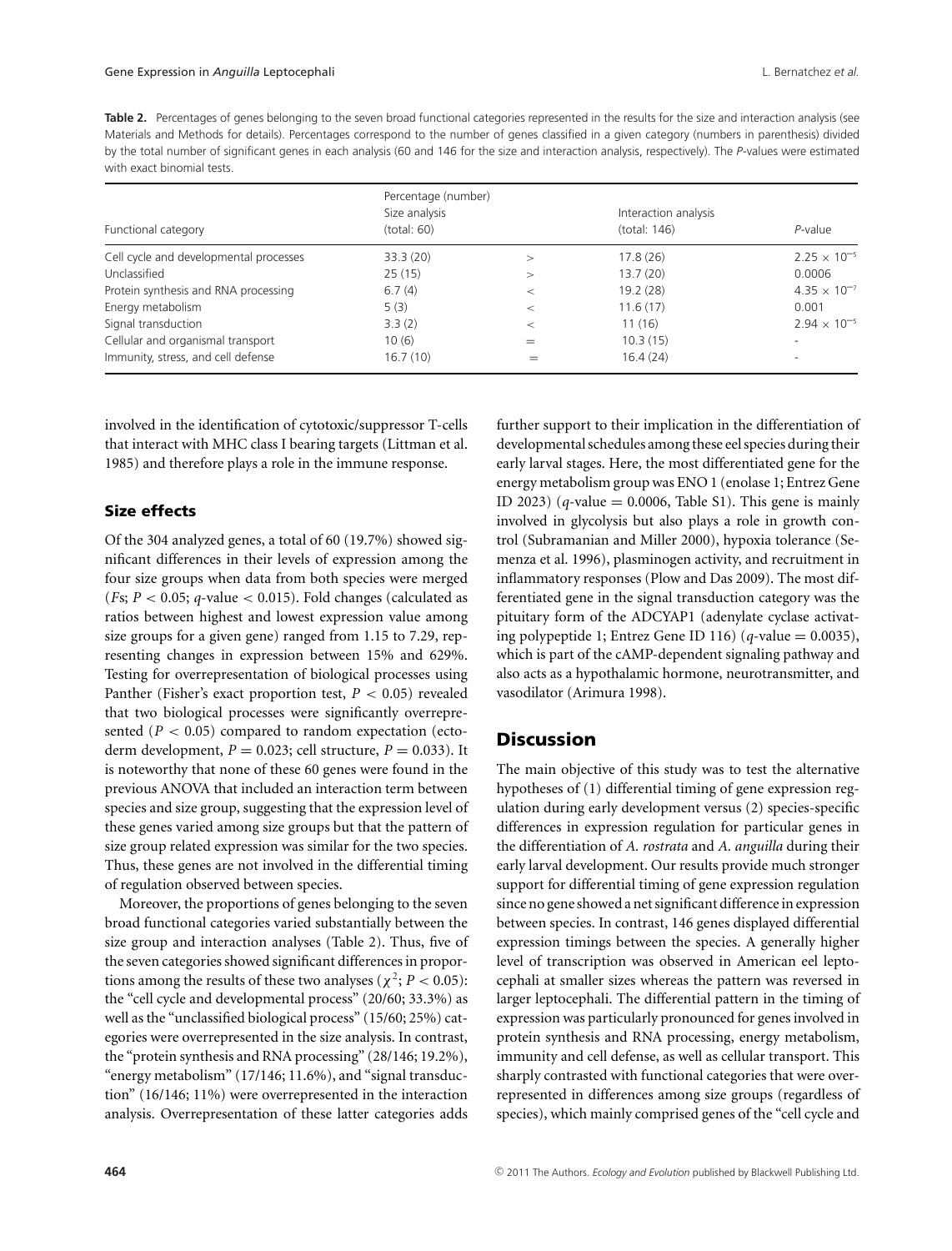development" and "unclassified biological" processes. This indicates that the ontogeny of basic cell cycle and developmental processes is conserved in both species, whereas genes belonging to regulatory networks involved in key physiological activities (energy metabolism) and regulatory pathways (protein synthesis and RNA processing; signal transduction) have experienced ontogenetic divergence in their regulation between both species.

Overall, these results strongly suggest that differences in the timing of expression, more than species-specific gene expression differences, are at the basis of the early developmental divergence between American and European eels. Moreover, given that samples of both species were collected at the same time and in the same environmental conditions, our results provide strong evidence for genetically based temporal differences of many physiological functions between these species, in sharp contrast with their documented genetic, ecological, and morphological similarities (Avise 2003; Tesch 2003). Indeed, we found no interaction between temperature at a depth of 100 m (the most probable sampling depth of leptocephali (Munk et al. 2010)) and either species, transect, or size class, thus ruling out environmental temperature variation as a potential explanation for the observed metabolic rate differences (data not shown). This is not surprising, as no difference in vertical distribution has yet been documented between American and European eel leptocephali over their entire size spectrum (Schotch and Tesch 1984; Castonguay and McCleave 1987).

Our gene expression results seem to corroborate previous observations of faster early development of American eel leptocephali (Tesch 1998; Arai et al. 2000), and are also congruent with the hypothesis first proposed by Schmidt (1925), and later endorsed by many researchers (Castonguay et al. 1994,Arai et al. 2000; McCleave 2008; Bonhommeau et al. 2010), stating that different developmental schedules during young larval stages, which subsequently influence metamorphosis timing, could be the key factor determining the recruitment location of young eels, and thus contribute to maintaining the geographic segregation of the species. Moreover, if timing of metamorphosis in hybrids is intermediate compared to the parental species, this mechanism could explain why hybrids are almost exclusively found in Iceland, approximately halfway between the North American and European continents along the supposed larval migration route.

Establishing causal links between earlier activation of key biological functions, higher metamorphosis rates, and initiation of active migration toward the continental shelf in American eel was beyond the scope of this study. This would require circumventing the major logistical constraints linked to sampling and maintaining leptocephali alive for the duration of the experiments. Moreover, should leptocephali become available through future expeditions in the Sargasso Sea, future studies of gene expression should be based on a wider size spectrum, encompassing the full size (and age) range of leptocephali in both species, ideally between 10-mm and 60-mm long. This would allow a more comprehensive investigation of the role of differential developmental schedules on continental separation. However, American eel leptocephali reach their maximum premetamorphic size of 60 mm in about a year, whereas European eels require an estimated 2 years to reach their maximum size of 70 mm (Bonhommeau et al., 2010). This longer larval period could translate into a reduction in the average level of gene expression in larger European leptocephali than those available in this study, as metabolically more active and fast-developing American eel leptocephali leave the Sargasso Sea and metamorphose into glass eels earlier than the slower developing European eels.

Finally, differential timing of the expression level of genes implicated in such a wide array of physiological functions could play an important role in maintaining reproductive isolation between American and European eels. Namely, postzygotic isolation mechanisms, such as hybrid sterility and/or nonviability, arise as a consequence of incompatible allele combinations in hybrids that have diverged between pure species (Dobzhansky–Muller incompatibilities) (Coyne and Orr 2004). These alleles,whether neutral or positively selected for within their own genetic background, may lead to a reduction of fitness when recombined in hybrids (Burton et al. 2006). These hybrids can be unfit either due to intrinsic factors resulting in increased embryonic mortality or through external, environmentally driven factors, such as failing to find a suitable ecological niche (Burton et al. 2006). In a comparative analysis of gene expression between sympatric forms of lake whitefish (*Coregonus* sp., Salmonidae), Renaut and Nolte (2009) found that very few transcripts differed in mean expression level between embryos of the parental forms. Yet, gene expression was severely misregulated in hybrids, especially in hybrids that showed developmental abnormalities that eventually led to death (Renaut and Bernatchez). These results thus clearly revealed a persuasive link between misexpression of essential developmental genes during embryonic and larval stages and post zygotic isolation in fish. The fact that the origin of these whitefish forms is much more recent (about 15,000 years; (Bernatchez et al. 2010)) than that of American and European eel makes such a scenario even more plausible for the eels and is certainly worth investigating further using genome-wide approaches in order to detect genomic regions responsible for the adaptive divergence and hybrid incompatibility found among these eel species.

# **Acknowledgments**

We thank the Captains and crews of HMS Vædderen and the "Newfoundland Alert" for assistance with sampling. We are also grateful to A. Nolte for his help and valuable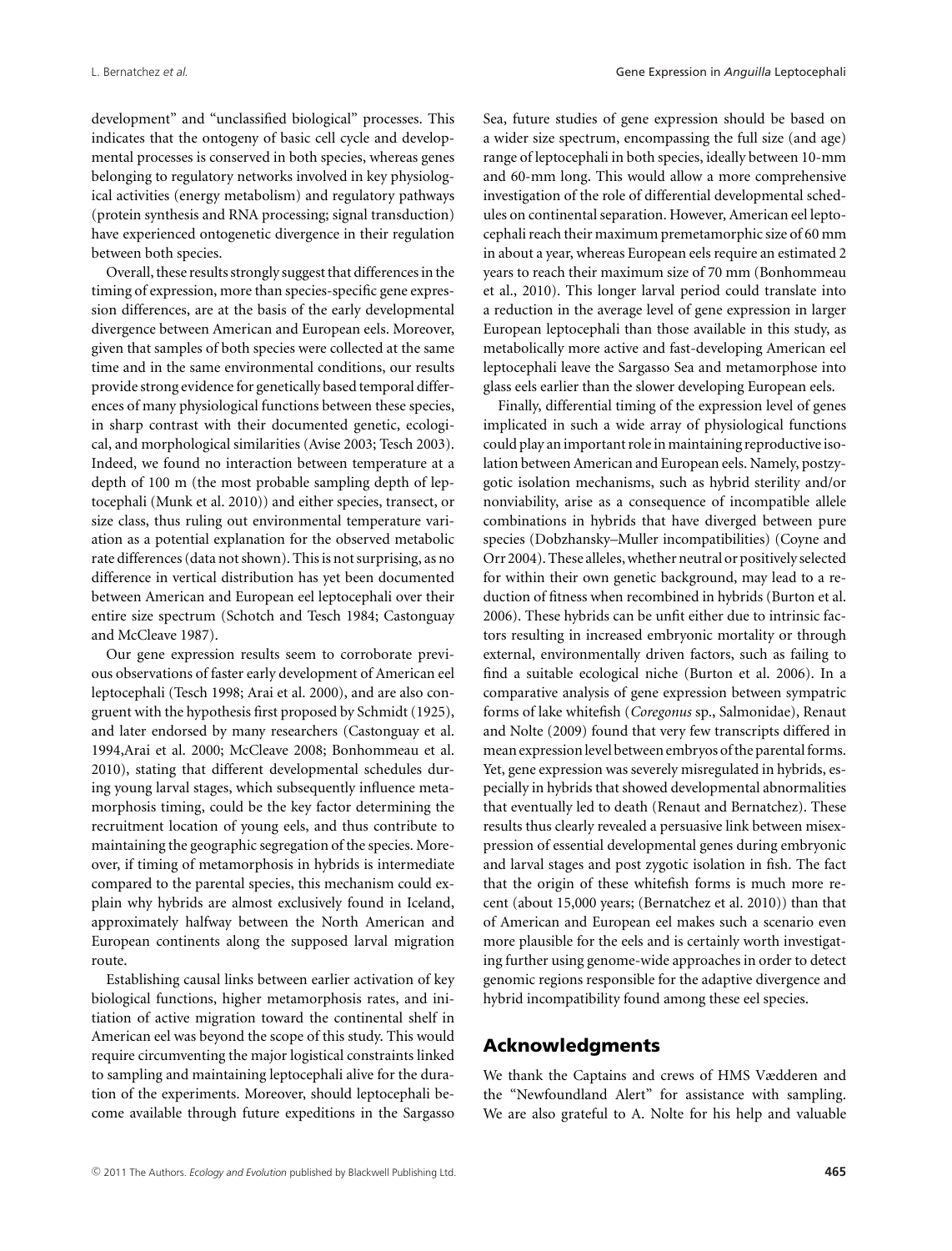input regarding experimental design and to G. Côté for the RNA extractions and quality controls. We are also grateful to editor A. Moore and two anonymous referees for their valuable criticisms and comments on a previous version of this paper. The study was funded by the Villum Kann Rasmussen Foundation, Elisabeth and Knud Petersen's Foundation, the European Union FP7 (EELIAD grant 212133), the Danish Council for Independent Research| Natural Sciences (grant 09–072120), the Danish Expedition Foundation, and an NSERC Discovery grant (Canada) to LB. The present work was carried out as part of the Galathea 3 expedition under the auspices of the Danish Expedition Foundation. GEM acknowledges a postdoctoral fellowship and mobility grant from the Fund for Scientific Research (FWO Vlaanderen.)

#### **References**

- Albert, V., B. Jònsson, and L. Bernatchez. 2006. Natural hybrids in Atlantic eels (*Anguilla anguilla*, *A. rostrata*): evidence for successful reproduction and fluctuating abundance in space and time. Mol. Ecol. 15:1903–1916. DOI: 10.1111/j.1365-294X.2006.02917.x.
- Als, T. D., M. M. Hansen, G. E. Maes, M. Castonguay, L. Reimann, K. Aarestrup, P. Munk, H. Sparholt, R. Hanel, and L. Bernatchez. 2011. All roads lead to home: panmixia of European eel in the Sargasso Sea. Mol. Ecol. 20:1333–1346. DOI: 10.1111/j.1365-294X.2011.05011.x.
- Arai, T., T. Otake, and K. Tsukamoto. 2000. Timing of metamorphosis and larval segregation of the Atlantic eels *Anguilla rostrata* and *A. anguilla*, as revealed by otolith microstructure and microchemistry. Mar. Biol. 137:39–45. DOI: 10.1007/s002270000326.
- Arimura, A. 1998. Perspectives on pituitary adenylate cyclase activating polypeptide (PACAP) in the neuroendocrine, endocrine, and nervous systems. Jap. J. Physiol. 48:301– 331.
- Avise, J. C. 2003. Catadromous eels of the North Atlantic: a review of molecular genetic findings relevant natural history, population structure, speciation, and phylogeny. Pp. 31–48 *in* A. K. Ktky, ed. Eel biology. Springer-Verlag, Tokyo.
- Bernatchez L, S. Renaut, A. R. Whiteley, D. Campbell, N. Derôme, J. Jeukens, L. Landry, G. Lu, A. W. Nolte, K.. Østbye, et al. 2010. On the origin of species: insights from the ecological genomics of whitefish. Philos. Trans. R. Soc. London 365:1783–1800.
- Boëtius, J., and E.J. Harding. 1985. A reexamination of Johannes Schmidt's Atlantic eel investigations. Dana 4:129–162.

Bonhommeau, S., M. Castonguay, E. Rivot, R. Sabatié, and O. Le Pape. 2010. The duration of migration of Atlantic *Anguilla* larvae. Fish and Fisheries 11:289–306. DOI: 10.1111/j.1467-2979.2010.00362.x.

Brownlie, A., C. Hershey, A. C. Oates, B. H. Paw, A. M. Falick, H. E. Witkowska, J. Flint, D. Higgs, J. Jessen, N. Bahary, et al. 2003. Characterization of embryonic globin genes of the zebrafish. Dev. Biol. 255:48–61. DOI: 10.1016/S0012-1606(02)00041-6.

- Burton, R. S., C. K. Ellison, and J. S. Harrison. 2006. The sorry state of F-2 hybrids: consequences of rapid mitochondrial DNA evolution in allopatric populations. Am. Nat. 168:S14–S24. DOI: 10.1086/509046.
- Castonguay, M. 1987. Growth of American and European eel leptocephali as revealed by otolith microstructure. Can. J. Zool. Rev. Can. Zool. 65:875–878.
- Castonguay, M., and J. D. McCleave. 1987. Vertical distributions, diel and ontogenic vertical migrations and net avoidance of leptocephali of *Anguilla* and other common species in the Sargasso Sea. J. Plankton Res. 9:195–214. DOI: 10.1093/plankt/9.1.195.
- Castonguay, M., P. V. Hodson, C. M. Couillard, M. J. Eckersley, J. D. Dutil, and G. Verreault. 1994. Why is recruitment of the American eel, *Anguilla rostrata*, declining in the St.Lawrence River and Gulf? Can. J. Fish. Aqua. Sc. 51:479–488.
- Churchill, G. A. 2002. Fundamentals of experimental design for cDNA microarrays. Nat. Gen. Suppl. 32:490–495. DOI: 10.1038/ng1031.
- Coyne, J. A., and H. A. Orr. 2004. Speciation. Sinauer Associates, SunderlandMA.
- Cui, X., and G. A. Churchill. 2003. Statistical tests for differential expression in cDNA microarray experiments. Gen. Biol. 4:210.1–210.10. DOI: 10.1186/gb-2003-4-4-210.
- Frigerioa, J. M., J. C. Dagorna, and J. L. Iovanna. 1995. Cloning, sequencing and expression of the L5, L21, L27a, L28, S5, S9, S10 and S29 human ribosomal protein mRNAs. Bioch. Bioph. A (BBA)—gene Struct. Exp. 1262:64–68. DOI: 10.1016/0167-4781(95)00045-I.
- Higgs, D. R., M. A. Vickers, A. O. Wilkie, I. M. Pretorius, A. P. Jarman, and D. J. Weatherall. 1989. A review of the molecular genetics of the human alpha-globin gene cluster. Blood 73:1081–1104.
- Kalujnaia, S., I. S. McWilliam, V. A. Zaguinaiko, A. L. Feilen, J. Nicholson, N. Hazon, C. P. Cutler, and G. Cramb. 2007. Transcriptomic approach to the study of osmoregulation in the European eel *Anguilla anguilla*. Physiol. Gen. 31:385–401. DOI: 10.1152/physiolgenomics.00059.2007.

Kerr, M. K., M. Martin, and G. A. Churchill. 2000. Analysis of variance for gene expression microarray data. J. Comp. Biol. 7:819–837. DOI: 10.1089/10665270050514954.

Kleckner, R. C., and J. D. McCleave. 1985. Spatial and temporal distribution of American eel larvae in relation to North Atlantic current systems. Dana 4:67–92.

Kleckner, R. C., and J. D McCleave. 1988. The northern limit of spawning by Atlantic eels (*Anguilla* spp.) in the Sargasso Sea in relation to thermal fronts and surface water masses. J. Mar. Res. 46:647–667. DOI: 10.1357/002224088785113469.

Littman, D. R., Y. Thomas, P. J. Maddon, L. Chess, and R. Axel. 1985. The isolation and sequence of the gene encoding T8: a molecule defining functional classes of T lymphocytes. Cell 40:237–246. DOI: 10.1016/0092-8674(85)90138-2.